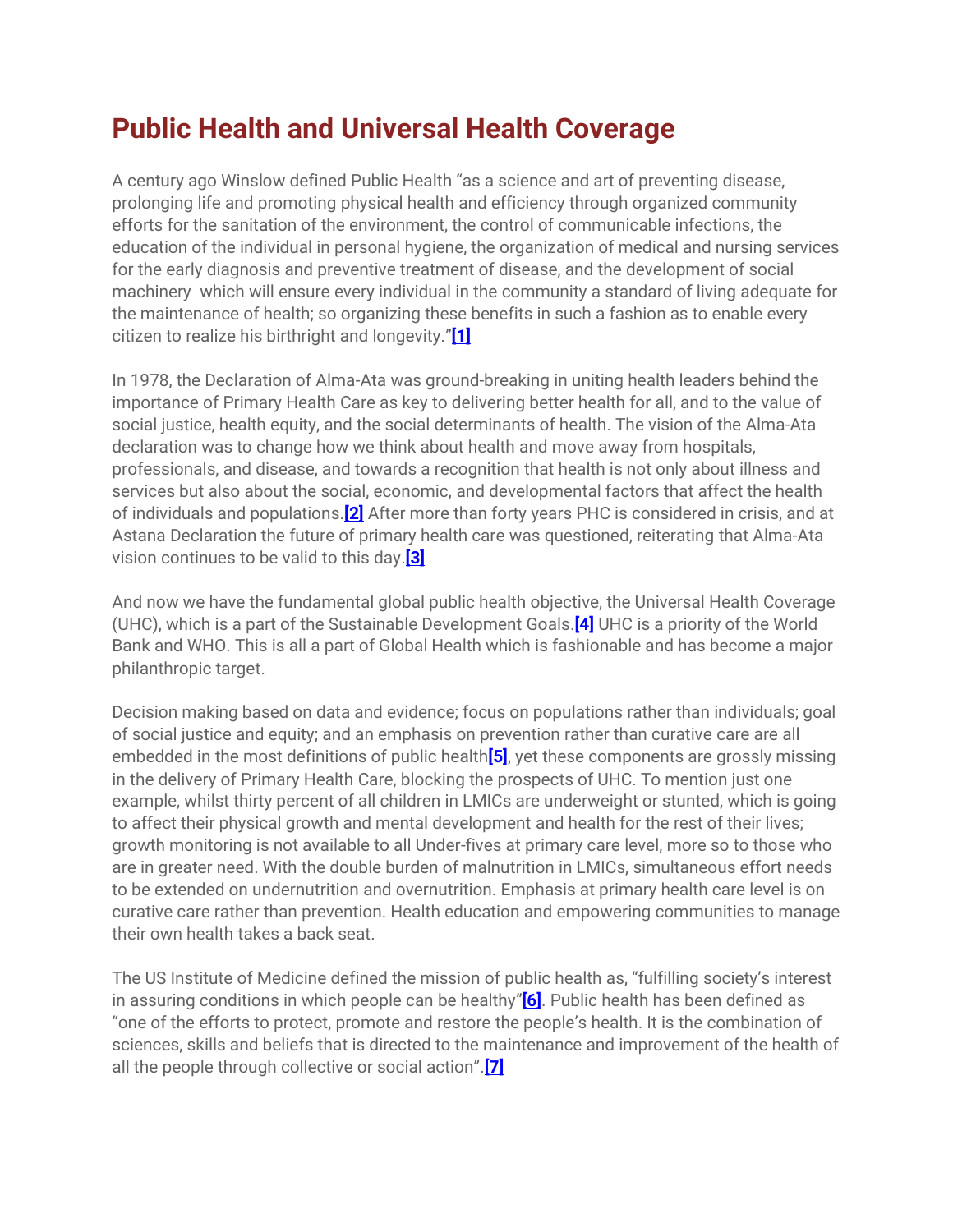In spite of repeated visits by international health organizations and governments, the implementation of Primary Health Care (PHC) is still illness care oriented. Medication is considered as the answer to all health problems and self-help and prevention is ignored. Strengthening primary health care is the only way forward for better health for all, hence UHC. Considering bulk of the population seeking care at any primary health center are women and children, improving their health will ensure health of the future populations. A comprehensive maternal and child health service at all health centers will go a long way to address the health needs of the people. Provision of balanced preventive and curative services to all mothers and children is critical, especially growth monitoring of Under-fives, and care during pregnancy, child birth and postnatal care for both, the mother and the newborn. Health education and awareness is the key to address prevention of preventable diseases. Local use of data, which is rarely used at health center level, is essential in decision making and surveillance, and is the best educational material for both PHC staff and the public.

Major diseases like malaria, HIV/AIDS and tuberculosis are generally covered under national programs, but need to be integrated with primary health care to be effective. Most health initiatives in LMICs to deal with their health problems have come about through the assistance of wealthier countries, organizations and foundations. These are often vertical programs and are not linked to primary health care. Any stoppage of this assistance is bound to open flood gates to health problems, creating local devastation and increased threats to the rest of the world. Consider the spread of immunizable diseases (polio, measles, diphtheria and whooping cough) or HIV/AIDS. Most of these efforts are not sustainable without foreign aid and LMICs are trapped in this debt burden, increasing the dependency on rich nations and hence being told what and how to do. Local participation in decision making is rare. Interestingly, King and Koski define Global Health as public health *somewhere else*. Experts, from wealthy countries tend to have superior understanding about how best to identify, prioritize and solve pressing health problems somewhere else.**[\[8\]](https://116990868-235518804204378121.preview.editmysite.com/editor/main.php#_ftn8)**

There is an urgency to make PHC services to every individual, especially in LMICs, to achieve the goal of UHC.

Previous posting under *Home > Old Articles* on this website related to this theme: October 6, 2018: Primary Health Care, the answer to Sustainable Health October 27, 2018: PHC, UHC and Sustainable Health Goals November 17, 2018: Using available data in Primary Health Care December 22, 2018: Defining Universal Health Coverage

## **References**

**[\[1\]](https://116990868-235518804204378121.preview.editmysite.com/editor/main.php#_ftnref1)** Winslow C. The untitled field of public health. Mod Med 1920; 2: 183-91.

**[\[2\]](https://116990868-235518804204378121.preview.editmysite.com/editor/main.php#_ftnref2)** Ghebreyesus TA el al. Primary health care for 21st century, universal health coverage, and the Sustainable Development Goals. Lancet Vol 392, 2018.

**[\[3\]](https://116990868-235518804204378121.preview.editmysite.com/editor/main.php#_ftnref3)** Editorial. The Astana Declaration: the future of primary health care? Lancet. Vol 392: 20 Oct 2018.

**[\[4\]](https://116990868-235518804204378121.preview.editmysite.com/editor/main.php#_ftnref4)** United Nations. Sustainable development goal 3.

**[\[5\]](https://116990868-235518804204378121.preview.editmysite.com/editor/main.php#_ftnref5)** Koplan JP el al. Towards a common definition of global health. Lancet 2009;373:1993-5.